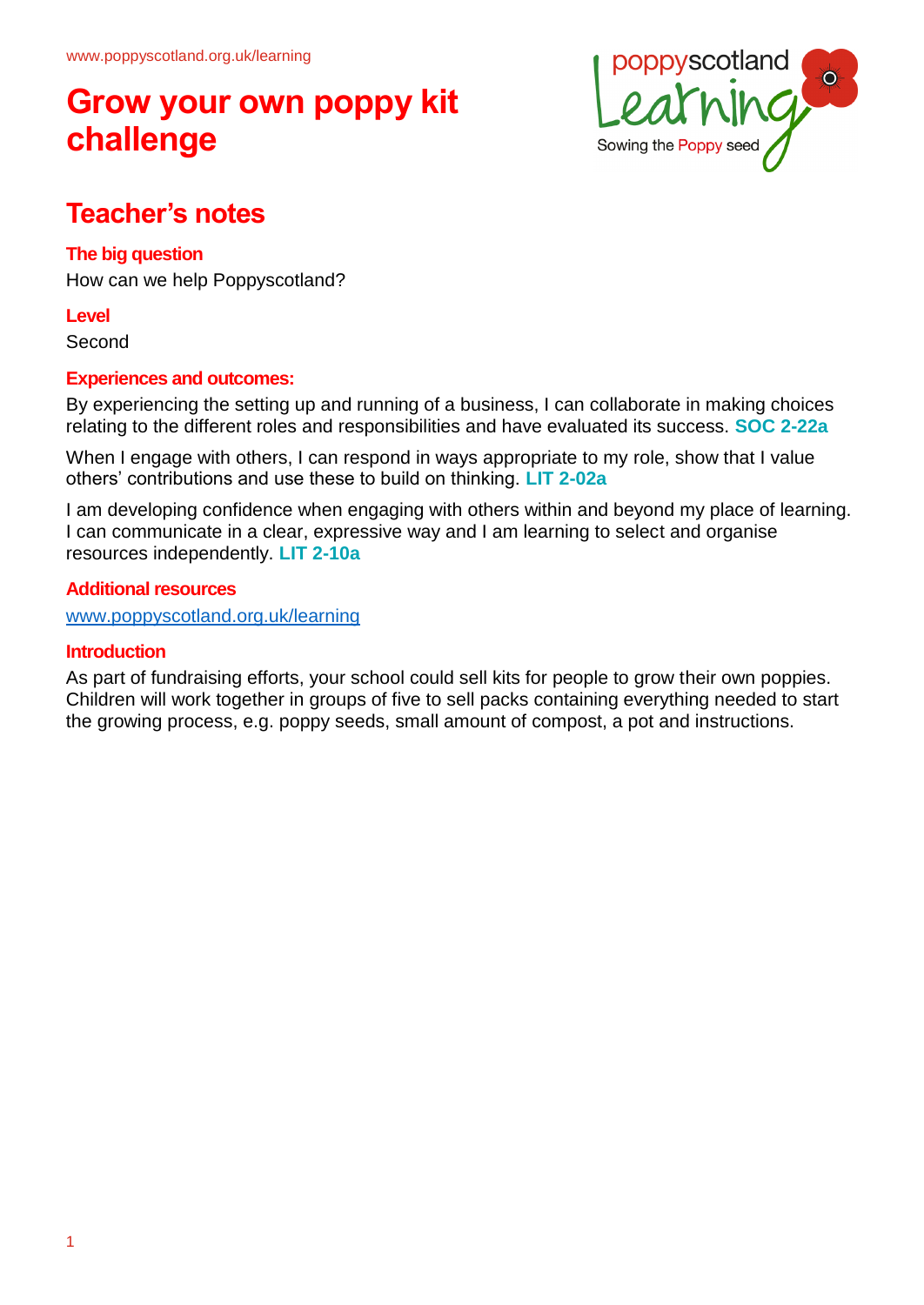# **Grow your own poppy kit challenge**



# **Your challenge**

As part of fundraising efforts, your school could sell kits for people to grow their own poppies. You could sell this as a pack containing everything needed to start the growing process, e.g. poppy seeds, small amount of compost, a pot and instructions.

You would need to find such information as where best to plant poppies, what time of year to plant, how high they might grow, how often they need watered, when to replant etc. The instructions could be typed up and laminated for ease of use.

You might also consider decorating ceramic pots with poppies, your school logo and packaging everything in these.

They could be sold along with other products after an event or could be gifted to local people who have been involved in conflicts.

### **Rules**

- Work in groups of three or four.
- Research information about poppies from the internet or ask advice from local garden centre.
- Everyone must contribute; you may find it helpful to give roles.

### **Time**

- Research 1 hour remember to take notes.
- Writing up instructions and laminating 1 hour.
- Packaging goods and labels 2 hours.

### **Learning intention**

• I am learning to work effectively within a team to research a product then sell that product to others.

### **Success criteria**

- I will research how to grow a poppy.
- I will work effectively as part of a team to create a set of instructions.
- I will work collaboratively with my team to set up and run a business selling poppy kits.